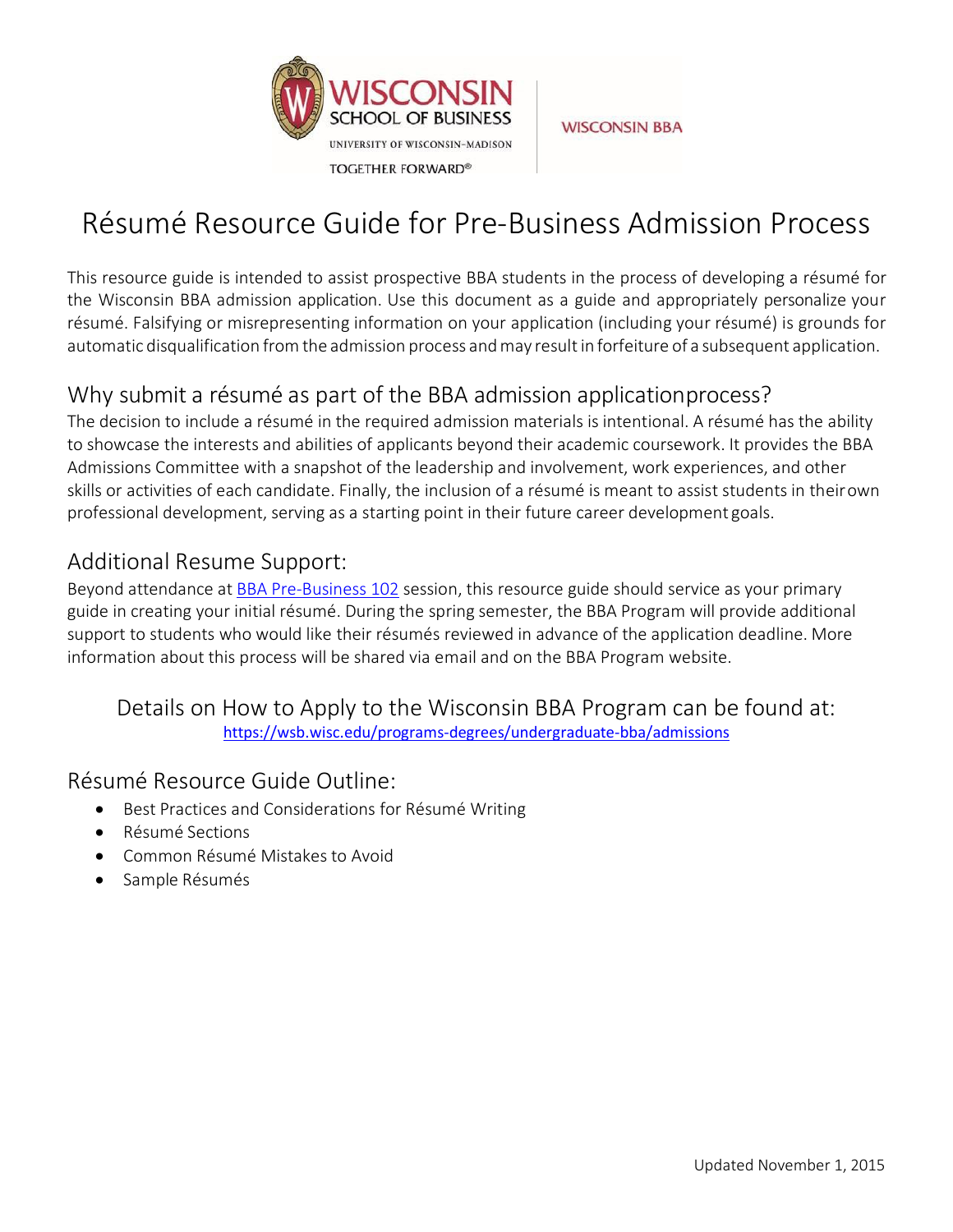# BEST PRACTICES AND CONSIDERATIONS FOR RÉSUMÉ WRITING

## Considerations related to overall résumé content:

- What have you done since high school? Consider your meaningful collegiate experiences to be stronger and to carry more weight than experience(s) gained or completed while inhigh school.
- What is the overall impression of your résumé? Read and review your résumé prior to submitting it to ensure there are no spelling, grammar, or content errors. Attend a BBA Pre-Business 102 session for additional insight on résumé content and formatting to be certain that you're on the right track.

# Best practices related to résumé formatting:

- Keep it to 1 page. If your resume is longer than one page, the quality of your application will be significantly negatively impacted.
- Each experience or activity should be listed in reverse chronological order. Within each section, your most recent experiences should come first, followed by those that have concluded, according tothe month and year listed for each position or activity.
- Use your resources. Attend a BBA Pre-Business 102 session, refer to the "Résumé Sections" portion of this document, and reference the sample résumés to guide yourformatting.
- Read and review (and have it reviewed by others). Read and review your own résumé, but also identify other trusted reviewers to ensure that your formatting is consistent, visually appealing, error free, and easy to read.
- Submit as a PDF. In order to avoid Word Document inconsistencies across platforms such as Mac versus PC, your résumé should be submitted as a PDF when applying.

# Best practices related to bullet point development:

- Utilize bullet points rather than paragraphs to articulate your accomplishments, contributions, or to communicate other relevant details for each work experience or activity.
	- o Bullet points are *not* just tasks or job responsibilities; your goal is to communicate what you contributed, accomplished, or added to each position or experience. List measureable outcomes and the impact you made as a direct result of your involvement andleadership.
- Use the model below to assist you in crafting strong bullet points:

# The Bullet Point

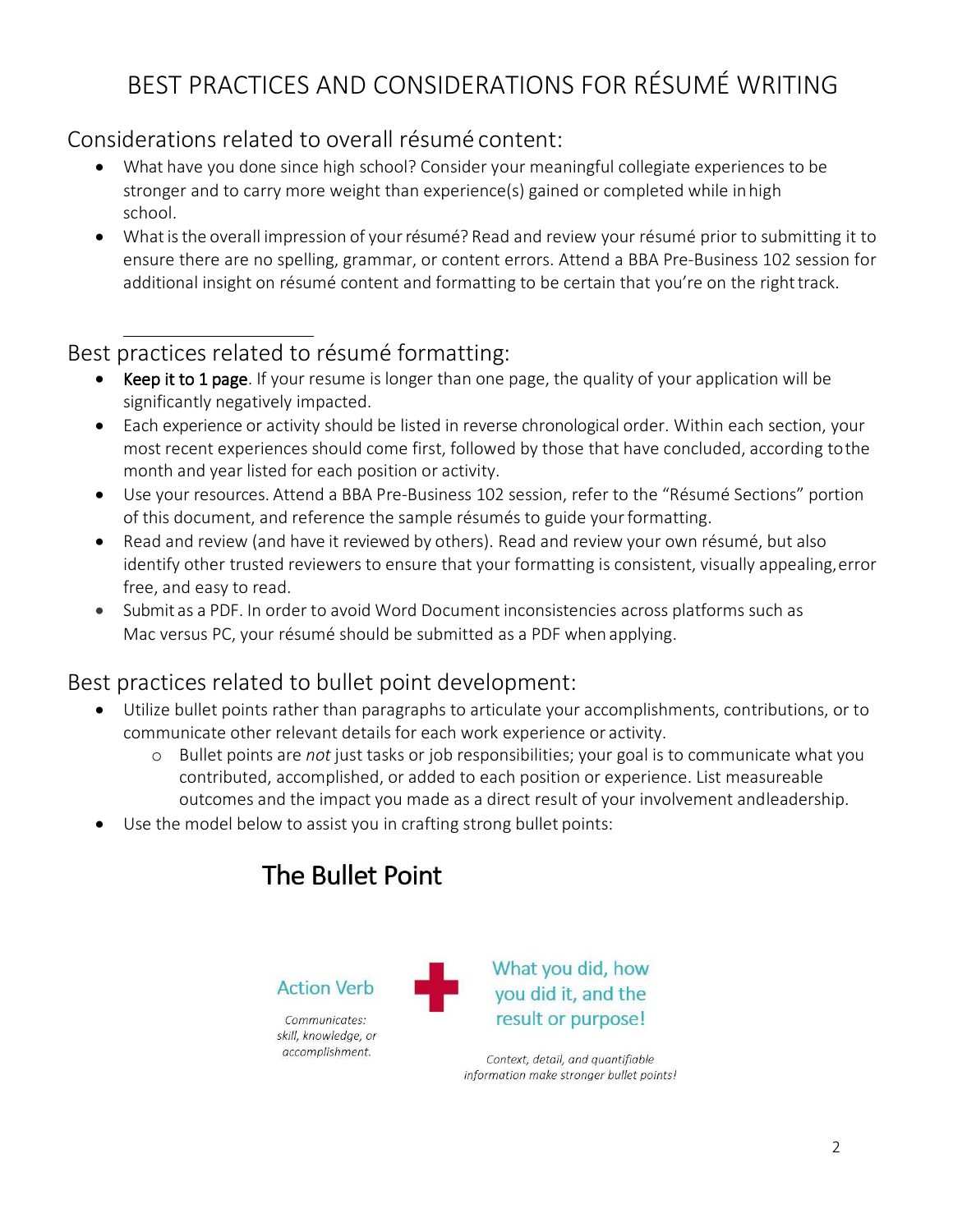- Begin each bullet point with an action verb. Examples include: lead, develop, supervise, train, collaborate, teach, organize, fundraise, strategize, create, present, and recruit. Click [here](https://bus.wisc.edu/-/media/bus/current-student-resources/bba/careers-internships/documents/185-action-verbs-resume-resource.pdf?la=en) for 185 action verb examples.
	- o Use present tense action verbs for anything currently being done (no –ing forms of verbs should be used). An example of this is lead instead of leading or recruit instead ofrecruiting.
	- o Use past tense for anything that has concluded. An example of this is using taught instead of teach or created instead of create.
- Quantify experiences. Include specific numbers within your bullet points to provide context and detail to your story (e.g. how many members participated, the total amount of money raised, how frequently you completed a task). Consider using numbers, dollars, and percentages whenever possible.
- Provide context and detail. A bullet point should not be a vague description of your job responsibilities or involvement. Instead, provide detail and context for each bullet point in orderto better articulate your accomplishments and experiences. You will not be present to answer any questions that a reviewer might have, so be as specific as possible to avoid anyconfusion.

# RÉSUMÉ SECTIONS

### HEADER:

The header of your résumé will be the first thing a reviewer sees. Headers should include identifying information, including name, address, and contact information. Make the name stand out from the rest of the résumé by using a slightly larger font size. Refer to the sample résumés for examples on formatting this section.

- Name: List at the top of the page and match your official UW student record name. It can andshould be larger than the information on your resume.
- University E-mail Address: Use your @wisc.edu email address or official university email (for transfer students).
- Phone Number: Include only your preferred phone number.
- Mailing Address: Include either (or both) your present or permanent mailing address.

# Bucky Badger

#### 608.222.3333 • [bbadger@wisc.edu](mailto:bbadger@wisc.edu) 975 University Avenue • Apartment 3150 • Madison, WI 53706

### EDUCATION:

The education information listed on your résumé should only include post-secondary institutions (this does not include high school). Post-secondary coursework completed during high school should not be included unless a degree was received. If you are transferring (or have transferred) from a university or college other than UW-Madison, this should be listed on the résumé. Refer to the sample résumés for examples on formatting this section.

- Line 1: University Name, Location
- Line 2: Intended Degree: Bachelor of Business Administration
	- o If graduating from institution listed, provide a projected graduation year.
	- o If not graduating from institution listed, provide the range of time spent there.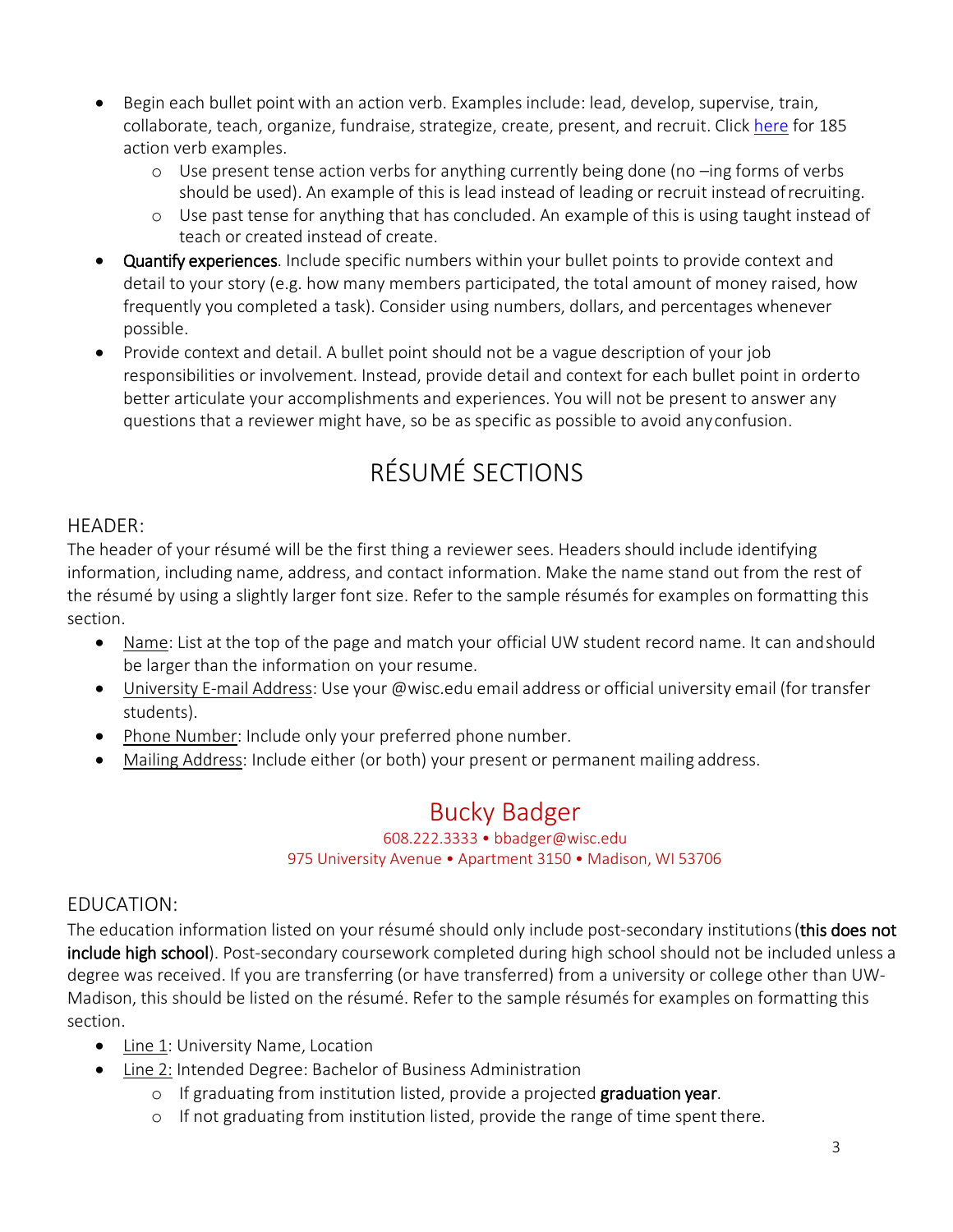- Line(s) 3/4: Intended Major(s), Certificates, and Overall GPA
	- o All GPAs should be listed on 4.00 scale, going no further than two decimal points.
- Study abroad experiences should be listed in the education section.
- If you were a high school valedictorian, received a significant university scholarship, or were recognized for other major academic accomplishments and wish to list these on yourrésumé, consider including an "Honors" section on the résumé.
- Do not list courses taken or "relevant coursework" on your resume

#### **Education**

University of Wisconsin-Madison Mathematic Service Construction of Madison, WI and Madison, WI and Madison, WI Intended Degree: Bachelor ofBusiness Administration *May 201X* Intended Major: Finance, Investment & Banking Certificate: Spanish Overall GPA: 3.44/4.00

Transfer University City, State City, State City, State City, State City, State City, State City, State City, State City, State City, State City, State City, State City, State City, State City, State City, State City, Stat General Studies *January 201X- May201X* Overall: GPA: 3.81/4.00

#### EXPERIENCE:

This portion of the résumé should include paid work experience and paid/unpaid internships. We encourage applicants to format their résumé based on those experiences which reflect their greatest accomplishments and/or business-relevance.

Within the Experience section:

- List your most recent experiences first, using reverse chronological order.
- Include the company/organization name, geographic location, title of position, and dates employed (see sample résumés for examples).
- If you held multiple roles with the same company/organization, list the company's name and location only once, followed by each position (in reverse chronological order) with its respective bullet points (see example below that demonstrates a multiple-position experience).
- Future internships that have been accepted may also be included. See the sample résumés for examples of how best to include these not-yet-completed experiences in this section.
- You should include at least two bullet points for each experience, but are encouraged to include more if necessary/appropriate. Utilize the Best Practices Related to Bullet Point Development section of this resource guide and the sample résumés to assist you in writing strong bullet points.

| Experience                                                                                                                                                                                                                                                                                                                                              |                         |  |
|---------------------------------------------------------------------------------------------------------------------------------------------------------------------------------------------------------------------------------------------------------------------------------------------------------------------------------------------------------|-------------------------|--|
| Company/Organization Name                                                                                                                                                                                                                                                                                                                               | City, State             |  |
| <b>Most Recent Position Title</b>                                                                                                                                                                                                                                                                                                                       | Month, Year - Present   |  |
| Begin with an action verb and continue with what you did + how you did it + the purpose/the result                                                                                                                                                                                                                                                      |                         |  |
| Most experiences typically include 2-3 bullet points per position. There are no rules against a bullet point<br>$\bullet$<br>taking up more than one line (as long as it's meaningful)                                                                                                                                                                  |                         |  |
| Use context, specifics, and quantifiable detail to better articulate the outcomes of your experience.<br>$\bullet$                                                                                                                                                                                                                                      |                         |  |
| <b>Previous Position Title</b>                                                                                                                                                                                                                                                                                                                          | Month, Year-Month, Year |  |
| If you have held multiple roles with the same company or organization, split them out and articulate both<br>$\bullet$<br>품 - Holland - Holland - Holland - Holland - Holland - Holland - Holland - Holland - Holland - Holland - Holland - Holland - Holland - Holland - Holland - Holland - Holland - Holland - Holland - Holland - Holland - Holland |                         |  |

• Bullet points listed under the previous title or position should begin with past tense actionverbs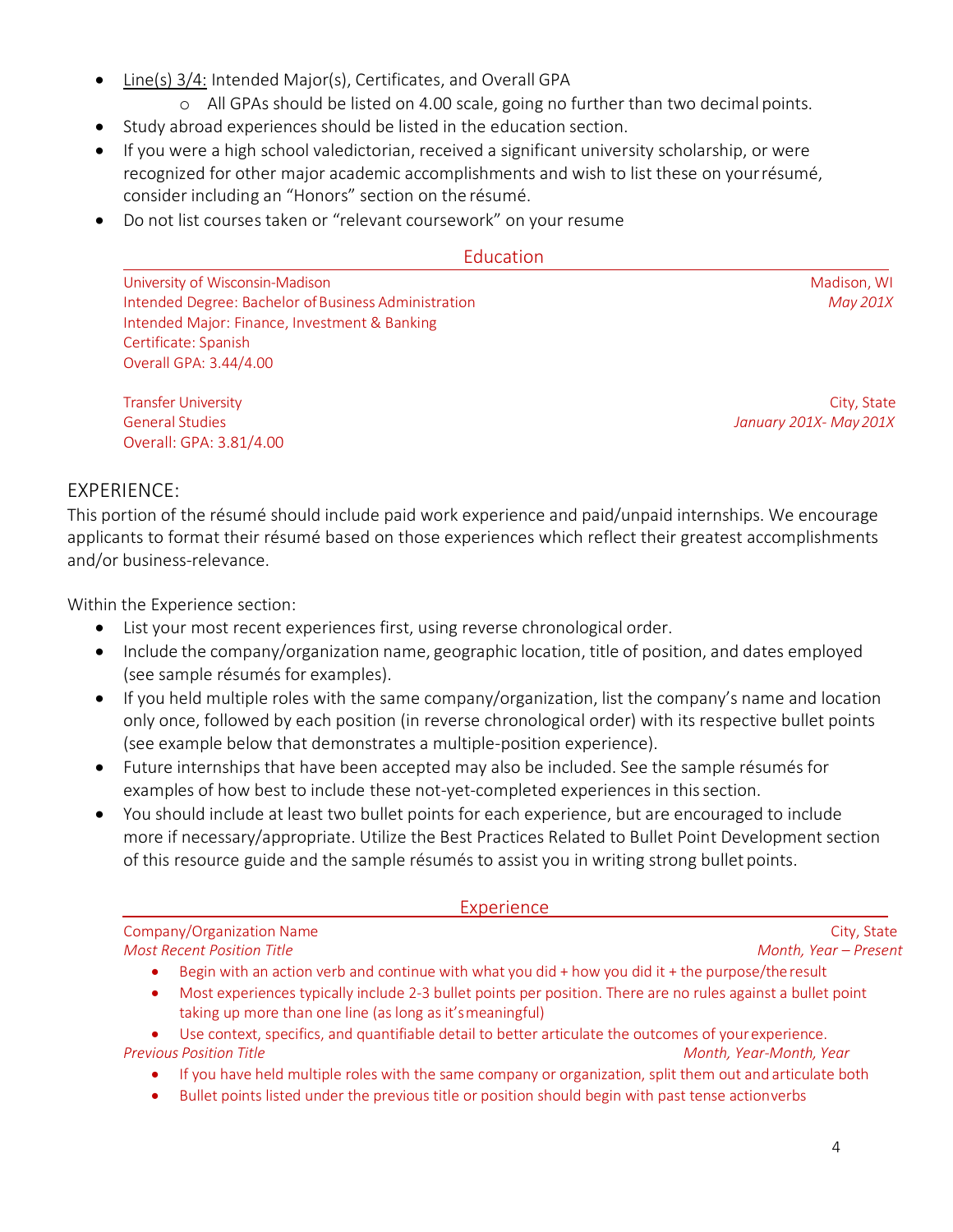### ACTIVITIES:

This section should highlight how your time is spent outside of the classroom, typically in an unpaid or extracurricular environment. More specifically, highlight your organizational involvement and leadership, as well as volunteer experiences.

- Include the organization name, geographic location ONLY if it is not taking place on campus (you do not need to specify location of involvement when it is at the university you are currently attending), position/leadership title, and dates involved (see sample résumés for examples).
- Apply the same general organization and bullet point rules as the "Experience" section above.

#### Activities

| Student/ Community Organization | Month, Year – Present     |
|---------------------------------|---------------------------|
| Leadership Title                | Month, Year – Month, Year |

- Utilize the same approach to writing strong bullet points here as you did in the Experiencesection
- Avoid using acronyms that might not be familiar to those outside of the organization—write out the full name once and then abbreviate if used again
- Move beyond "attend" as your primary accomplishment—think about what you've contributed or gained from your participation

#### OPTIONAL SECTIONS:

It is important to understand that not all applicants will have these sections; it depends on what type of experience the applicant has and whether those experiences warrant a separate section on the résumé.

#### SKILLS:

This section allows applicants to outline any proficiencies or technical skills they feel are applicable. It may also include specific courses or completed certifications. Language proficiency is also acceptable. Microsoft Office or Google Drive proficiency is not necessary to include in your skills section.

#### Skills

- Proficient in Spanish (verbal and written)
- Familiar with Java Programming and C++; Experienced in the Adobe Creative Suite package

#### GLOBAL PROFILE:

Include a Global Profile section ONLY if you have spent extensive time abroad (beyond a single study abroad experience and beyond vacations) or if you are proficient/fluent in multiple languages.

#### Global Profile

- Fluent in Spanish (written and verbal); studied for eight consecutive years
- Lived in Madrid, Spain from 2008-2009; lived in Rome, Italy from 2009-2010; traveled to more than 16 countries throughout Europe over two-year period

#### ACTUARIAL EXAMS/VEE COURSES:

For exams, differentiate between exams passed and exams you are sitting for; include the month and year you plan to sit for the exam if scheduled. For VEE courses, list which requirements you have completed.

Exams and VEE Coursework

- Passed Exam P Month, Year
- Passed Exam FM Month, Year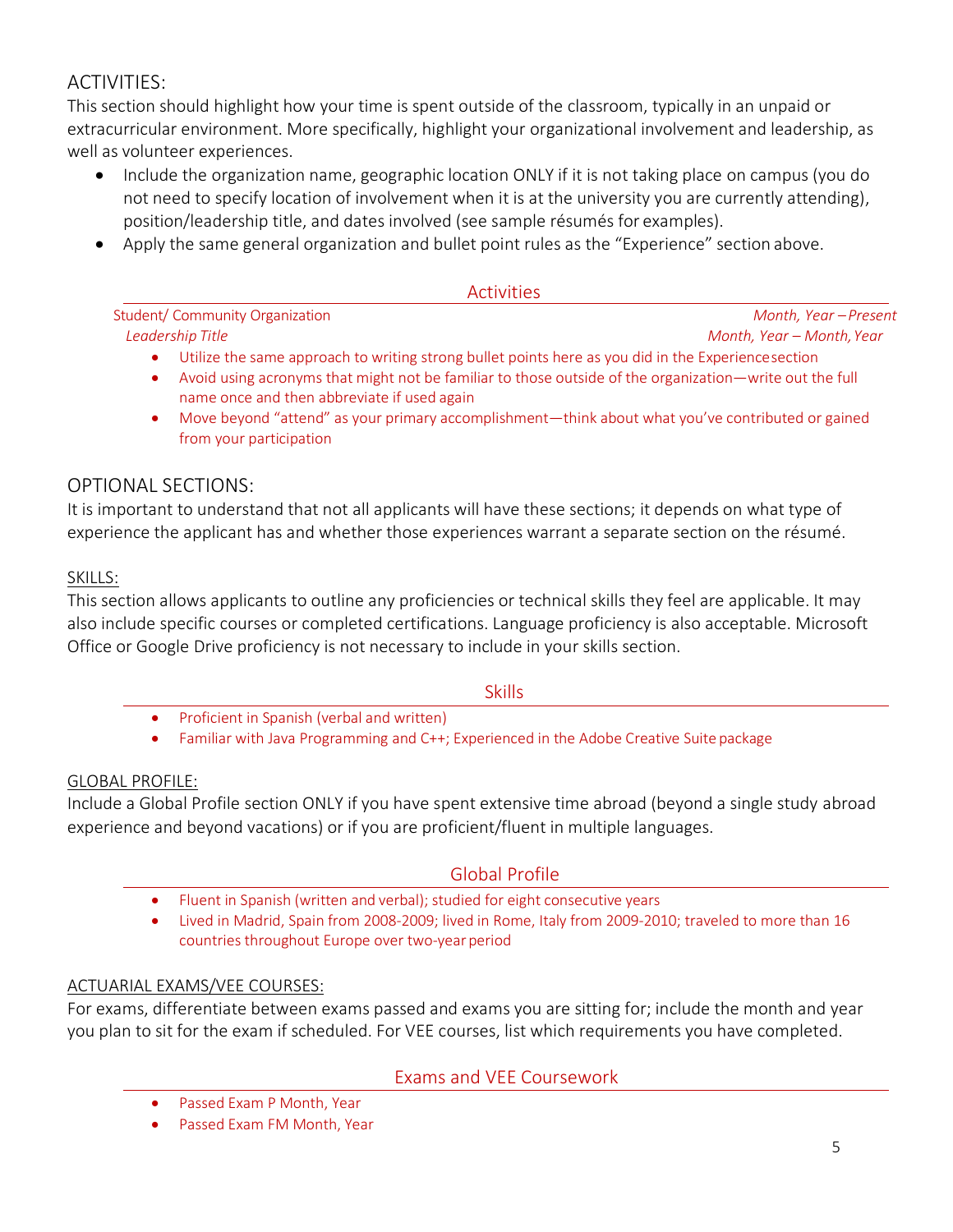- Sitting for Exam MLC Month, Year
- Fulfilled VEE requirements in Economics Month, Year (only list the ones you havecompleted)

#### HONORS AND AWARDS:

List honors if they have occurred in college and/or are uniquely impressive (i.e. only a few students receive the honor or it is highly recognizable).

#### Honors and Awards

- UW-Madison Chancellor's Scholar (2015-Present)
- National Merit Scholar Commended Student (2015)
- Eagle Scout (2014)

# COMMON RÉSUMÉ MISTAKES TO AVOID

- Do not use a template to create your résumé, as they are difficult to edit and format, and oftendo not include the sections needed for a strong student résumé.
- Do not have any spelling or grammatical errors.
- Do not include a list of relevant coursework.
- Do not include an objective, summary of qualifications, profile, or similarsection.
- Do not include personal pronouns in your bullet points (e.g. I, my, me, our, we).
- Do not use overly creative fonts on your résumé—select a font that is easily readable.
- Do not use images, pictures or graphics on your résumé.
- Do not provide overt, personal information such as birthdate, gender, photos, etc.
- Do not use narratives or paragraphs to describe your experiences and involvement (instead, utilize bullet points).
- Do not include personal or professional references or "References available uponrequest."
- Do not provide a cover letter.

# SAMPLE RÉSUMÉS

These sample résumés are intended to assist prospective BBA students in the process of developing a résumé for the Wisconsin BBA admission application. Use these sample résumés as a guide for formatting, but appropriately personalize and tailor your own résumé. Refer to the other sections of this resource guide for additional information regarding specific résumé sections and best practices related to content and formatting.

IMPORTANT NOTE: Falsifying or misrepresenting information on your résumé is grounds for automatic disqualification from the admission process and may result in forfeiture of a subsequent application.

- Sample Résumé #1: Helen C. White
- Sample Résumé #2: Frederic A. Ogg (transfer student)
- Sample Résumé #3: Bucky Badger (Athlete with Badges)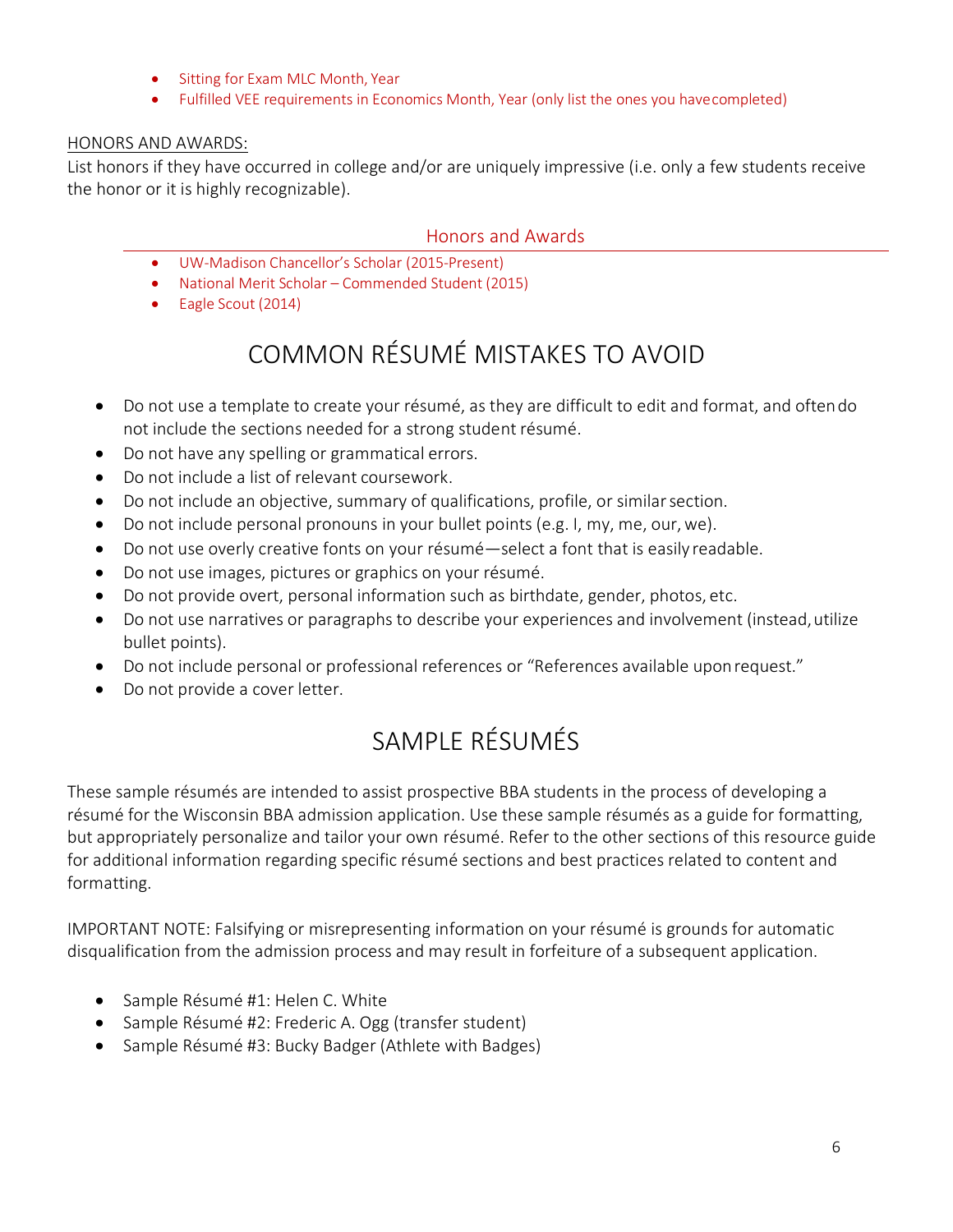## **Helen C. White**

#### 608-123-4567 • [hcwhit@wisc.edu](mailto:hcwhit@wisc.edu)

#### 600 North Park Street • Madison, WI 53706

#### **Education**

#### **University of Wisconsin-Madison Madison, WI**

Intended Degree: Bachelor of Business Administration May 2023 Intended Majors: Marketing; International Business Intended Certificate: Spanish Overall GPA: X.XX/4.00

#### **Experience**

#### **The Wisconsin Union, Prairie Fire Madison, WI and Madison, WI <b>Madison, WI Madison**, WI

Barista November 2019-Present

- Engage with customers in a friendly manner while accurately receiving and preparing drink orders in order to create a positive overall customer experience
- Assist in on-site marketing strategy development by recommending new ways to promote seasonal and weekly specials to customers, resulting in an 8 percent increase in monthly sales

**Denny's** Racine, WI

Server/Dishwasher May 2018-August 2020 (Seasonal)

Promoted from role of Dishwasher to Server after only three months due to outstanding performance

- Greeted and served customers in an efficient manner, placing an emphasis on customer service, friendliness, and attention to detail
- Maintained knowledge of more than 75 menu items and often provided guests with specific recommendations
- Communicated and collaborated with other servers and kitchen staff to effectively serve the maximum number of guests during peak mealtimes

#### **Activities**

| <b>Ignite the Potential, Wisconsin School of Business</b>                                                                                                                                                                                                                                                                                                                        |  |  |
|----------------------------------------------------------------------------------------------------------------------------------------------------------------------------------------------------------------------------------------------------------------------------------------------------------------------------------------------------------------------------------|--|--|
| $\alpha$ , 1, $\alpha$ , $\beta$ , $\beta$ , $\beta$ , $\beta$ , $\beta$ , $\beta$ , $\beta$ , $\beta$ , $\beta$ , $\beta$ , $\beta$ , $\beta$ , $\beta$ , $\beta$ , $\beta$ , $\beta$ , $\beta$ , $\beta$ , $\beta$ , $\beta$ , $\beta$ , $\beta$ , $\beta$ , $\beta$ , $\beta$ , $\beta$ , $\beta$ , $\beta$ , $\beta$ , $\beta$ , $\beta$ , $\beta$ , $\beta$ , $\beta$ , $\$ |  |  |

Student Participant

- Networked with corporate sponsors, faculty, staff, and other pre-business students to learn more about the School of Business, business professionalism, and authentic leadership
- Enhanced leadership and personal capability in business by participating in multiple break-outsessions

#### **Alpha Chi Omega, Kappa Chapter** September 2018-Present

Sisterhood Chair January 2019- January 2020

- Create a community based on sisterhood, leadership, learning, and service by planning and executing atleast three sisterhood events per semester and striving to foster relationships amongst 150 chaptermembers
- Participate in multiple fundraising events during each semester to raise more than \$3,000 for philanthropy

#### **American Marketing Association (AMA)** September 2018-Present

Active Member

- Gain knowledge of potential career opportunities by attending corporate and employer presentations
- Develop business acumen by interacting with group members to design marketing strategies and engage in problemsolving opportunities
- Partner with other members twice per semester to serve local community organizations in the Madison

#### **Skills**

Language: Spanish (fluent); Italian (Conversational) Technical: Proficient in SQL, SPSS, Quickbooks

**October 2020-Present (Virtual)**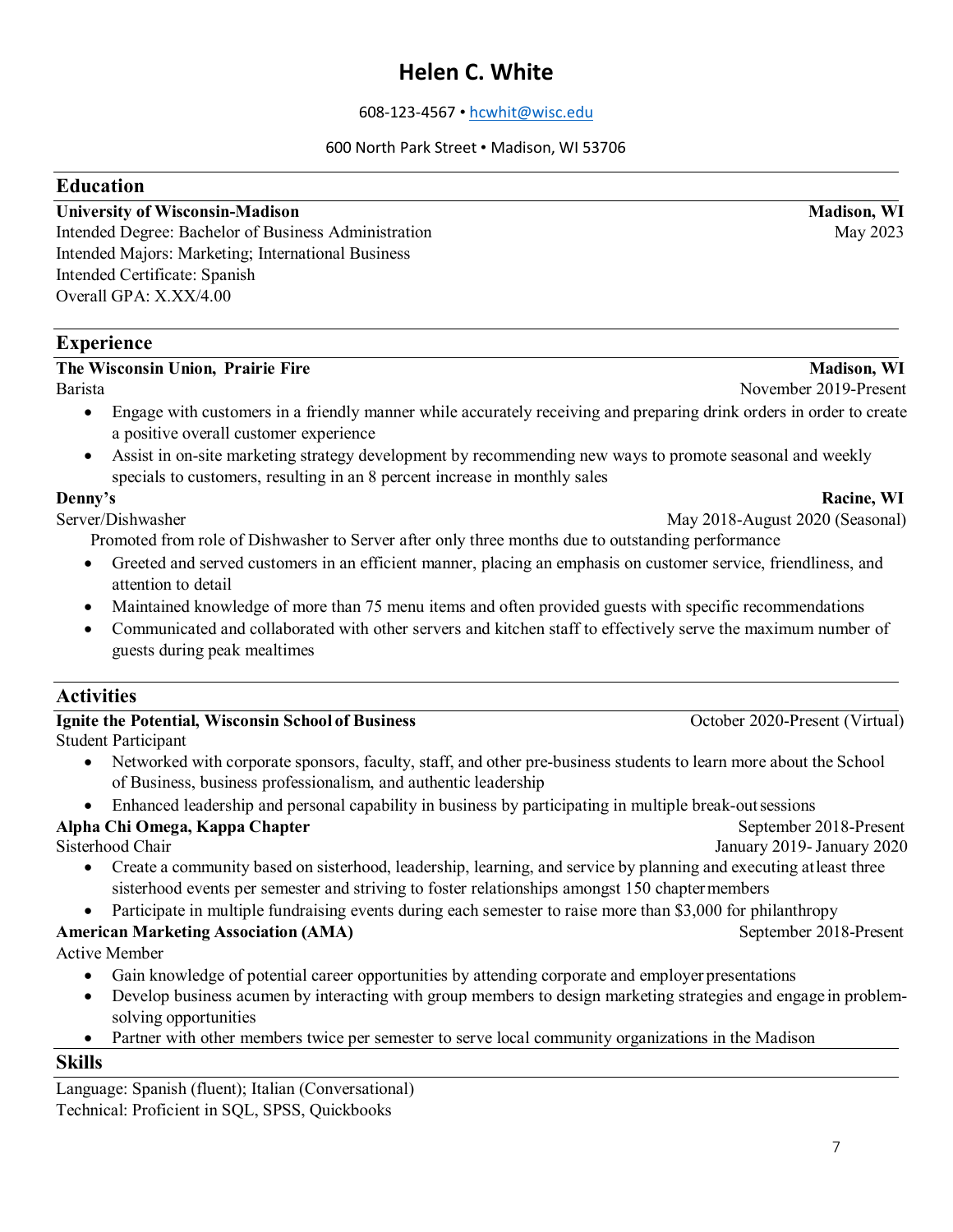# **Frederic A Ogg**

 $fredogg@wisc.edu$  | 608.123.4567 | Madison, WI

### Education

#### University of Wisconsin Madison\_ \_\_\_\_\_\_\_\_\_\_\_\_\_\_\_\_\_\_\_\_\_\_\_\_\_\_\_\_\_\_\_\_\_\_\_\_\_\_\_\_\_\_\_\_\_\_\_\_\_\_\_\_\_\_\_\_\_\_\_ \_ Madison, WI

Intended Degree: Bachelor of Business Administration May 2023 Intended Major: Finance, Investment & Banking Overall GPA: X.XX/4.00 (Dean's List 2 Semesters)

#### University of Iowa

General Studies Overall GPA: X.XX/4.00

#### Experience

#### Robert W. Baird & Co. Zool and the control of the control of the control of the control of the control of the control of the control of the control of the control of the control of the control of the control of the control

*Recruiting and Talent Acquisition Intern* May 2019 – August 2019

- Participated in 50+ candidate interviews, ran background checks, and verified educational information in order to provide hiring recommendations to leadership team
- Entered contract dates, appointments, promotions, and confidential information into various databases
- Assisted in the planning and organization to ensure a successful on-campus recruitment cycle for fall

#### Center for the First-Year Experience

*Transfer Ambassador* 

- Strategized new approaches to connect with first semester transfer students at weekly staff meetings
- Collaborated with campus departments to effectively identify and address the needs of transferstudents
- Distributed weekly e-mails to update transfer students on available opportunities and programs on campus and in the larger Madison community
- Coordinated 10 events over the year, such as bonfires and bowling nights, to help build community among transferstudents
- Utilized social networking platforms to quickly communicate answers to transfer students' questions

#### Greater Green Bay YMCA Green Bay, WI

*Swim Instructor* May 2016 – August 2018 (seasonal)

- Taught swim lessons to children, ages 3-13, with a focus on building confidence in the water and developing skills that were appropriate for each participant's age level and experience in a fun and safe environment
- Collaborated with two other instructors to execute and adapt lesson plans and maintain safety for all members
- Built strong relationships with families by communicating weekly improvements and addressing concerns

### Leadership and Involvement

#### Finance and Investment Society (FIS) September 2019-Present *Communications Chair January 2020 – Present* • Manage all official internal and external communication for the organization,including • Collaborate weekly with seven executive board members to determine programming for 150+ member organization and delegate planning and execution responsibilities to committeechairs • Network with alumni and employers to learn more about industry opportunities through on-campus speaker events and corporate site visits in the Midwestregion Capital Management Club **September 2019** – Present

*Associate Member*

- Develop equity research skills through attending training sessions that utilize FactSet software
- Learn value and growth-based investing strategies by looking at relevant company multiples

 Iowa City, IA August 2020-May 2021

Madison, WI

September 2018 – September 2019